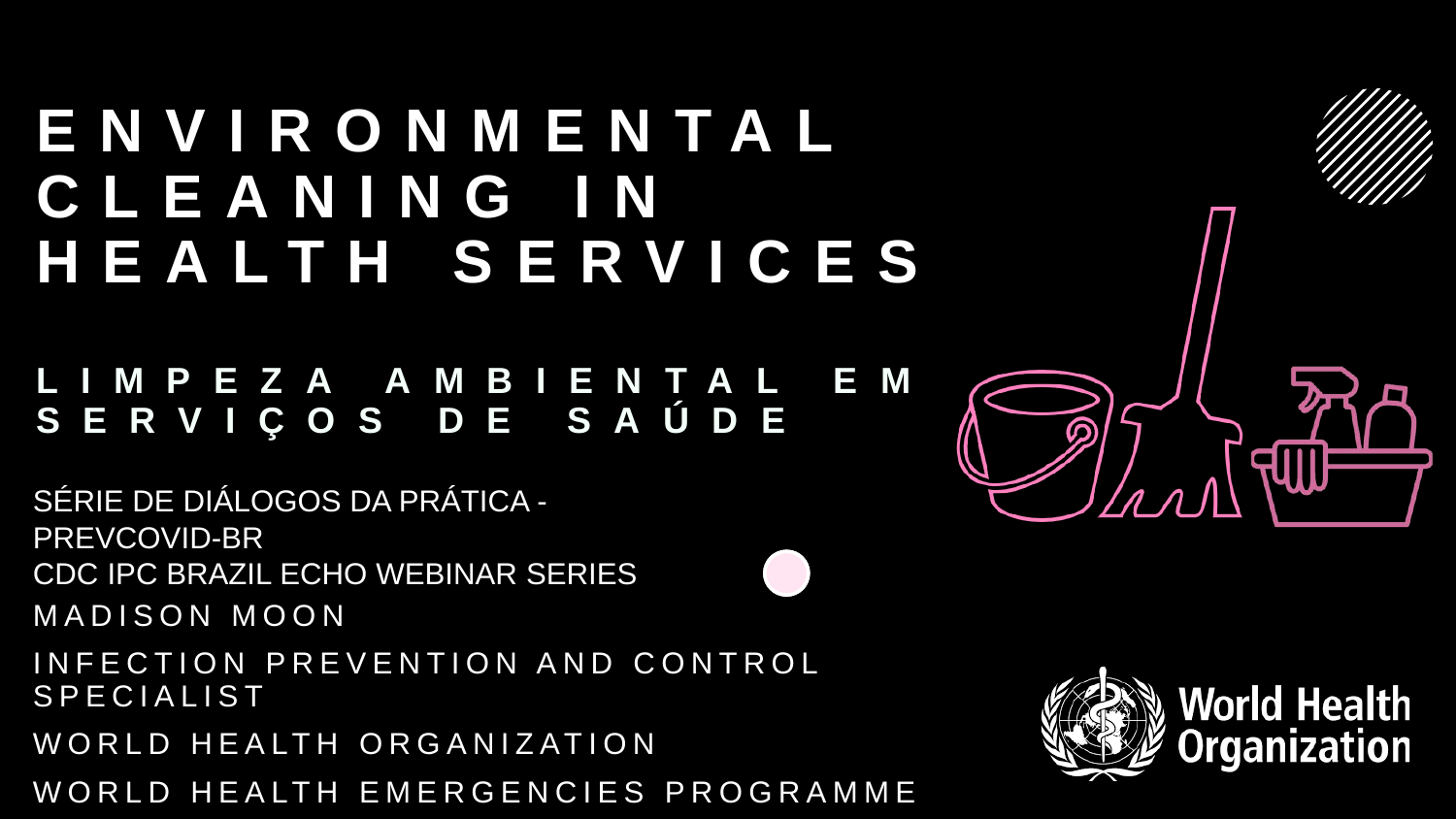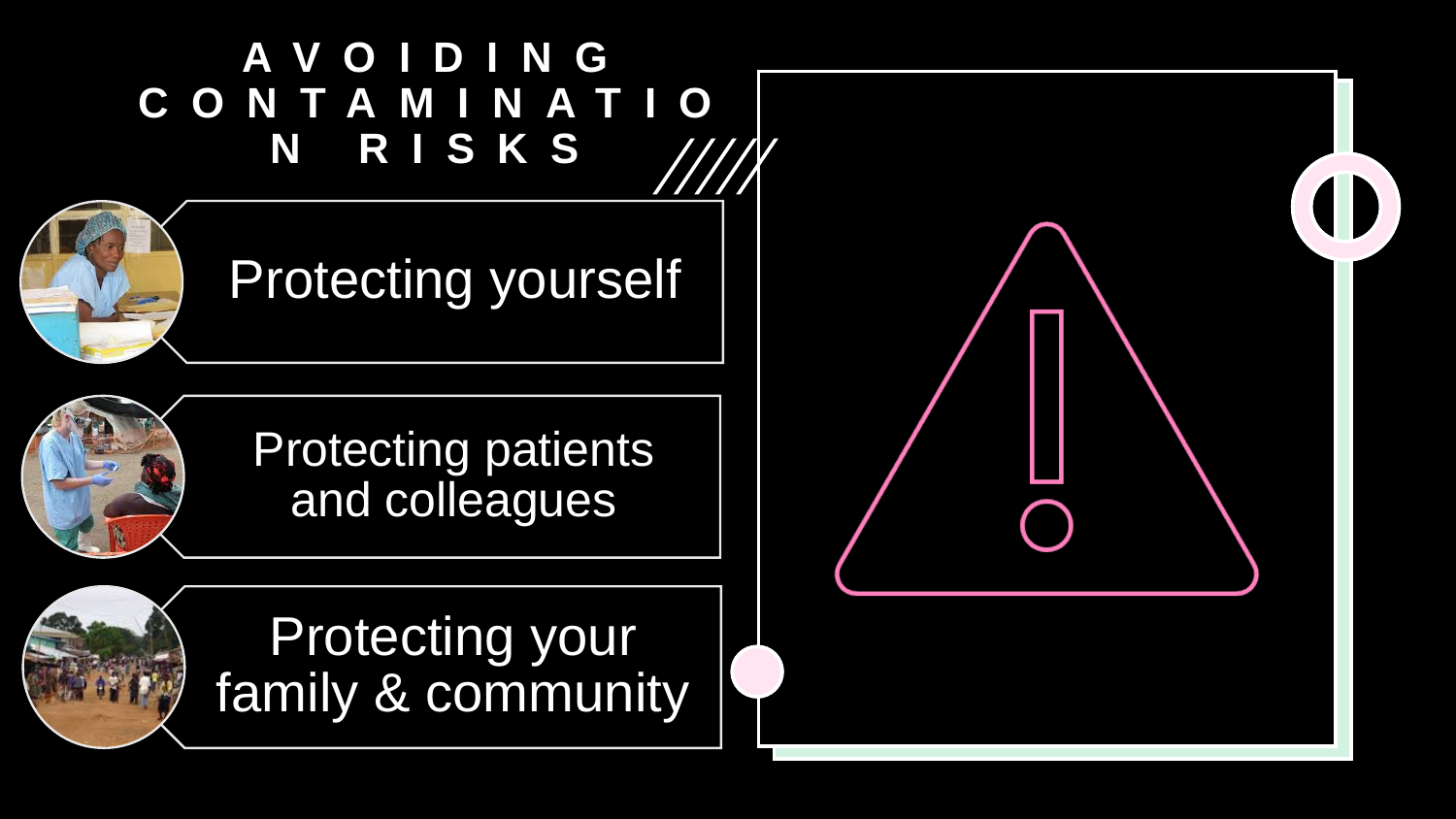#### SURFACE CONTAMINATION OF **SARS - COV - 2**

- Surfaces contaminated with human respiratory secretions and excretions from persons infected with COVID-19 can contain concentrations of infectious virus which appear infection competent, but surface to mucous membrane transmission is rarely established as the most likely mode of transmission to a susceptible host
- Evidence is developing that SARS-CoV-2 can be more persistent on surfaces in the environment and on the hands than influenza virus.
- SARS-CoV-2 is able to survive on surfaces in a wide range of pH values and ambient temperatures
- Low temperature/humidity/exposure to UV have all been shown to play a role in SARS-CoV- 2 environmental stability
- Heat and standard cleaning and disinfection practices have shown to be highly effective at removing SARS-CoV-2 contaminants from environmental surfaces **KNOW////**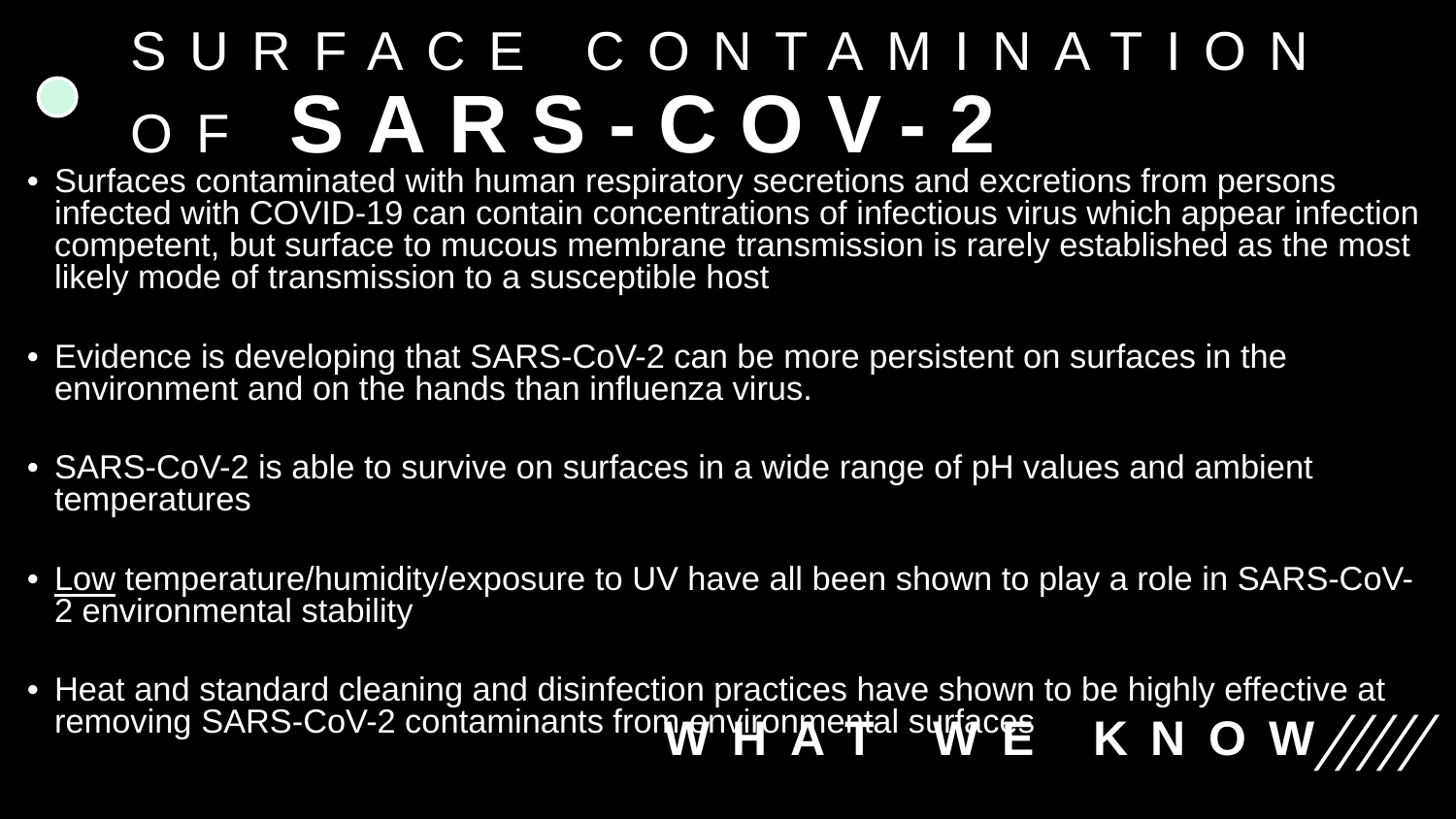#### **NOTABLE RECENT STUDIES** Survival time under laboratory conditions\*

| <b>SURFACE</b><br><b>TESTED</b>                                                                                                                                                                    | <b>MATERIAL</b>                              | <b>DETECTABLE VIRUS TIME</b>                                                       |                                 |
|----------------------------------------------------------------------------------------------------------------------------------------------------------------------------------------------------|----------------------------------------------|------------------------------------------------------------------------------------|---------------------------------|
| <b>Bank Note</b>                                                                                                                                                                                   | Polymer                                      | 28 days $(20^{\circ}C)$ 7 days $(30^{\circ}C)$                                     | $<$ 2 days (40 $^{\circ}$ C)    |
| <b>Cloth</b>                                                                                                                                                                                       | 100% Cotton                                  | 14 days $(20^{\circ}C)$ 3 days $(30^{\circ}C)$                                     | 24 hours $(40^{\circ}$ C)       |
| <b>Plastic</b>                                                                                                                                                                                     | Vinyl                                        | 28 days $(20^{\circ}C)$ 3 days $(30^{\circ}C)$                                     | $<$ 2 days (40 $^{\circ}$ C)    |
| <b>Glass</b>                                                                                                                                                                                       | <b>Glass</b>                                 | 28 days (20°C) 7 days (30°C)                                                       | <2 days (40°C)                  |
| <b>Metal</b>                                                                                                                                                                                       | Stainless Steel 28 days (20°C) 7 days (30°C) |                                                                                    | $<$ 2 days (40 $^{\circ}$ C)    |
| <b>Bank Note</b>                                                                                                                                                                                   |                                              | Paper 28 days (20°C) 21 days (30°C)<br>Ats were carried out in the dark, to negate | $<$ 2 days (40 $\rm ^{\circ}C)$ |
| 7371 <del>-CX<i>DCT111</i>2</del> 1<br>any effects of UV light. Inoculated surfaces were<br>incubated at 20 $\degree$ C, 30 $\degree$ C, and 40 $\degree$ C and sampled at<br>various time points. |                                              | CoV-2 on common surfaces - Riddell, et al, 7<br>October, 2020 - BMC VIROLOGY       |                                 |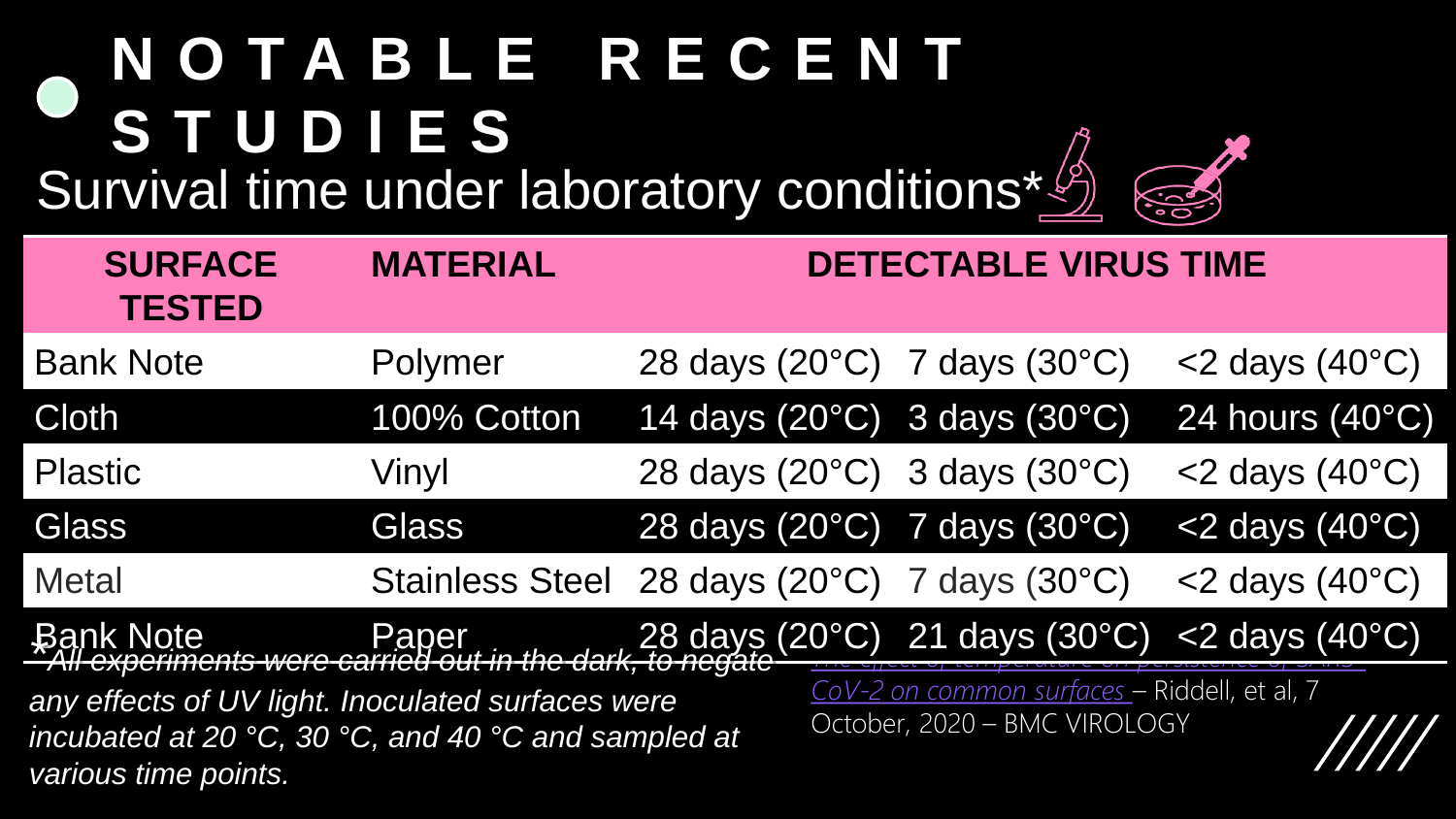#### **NOTABLE RECENT STUDIES** Assessing risk of transmission

- *Survival of Severe Acute Respiratory Syndrome Coronavirus 2 (SARS-CoV-2) and Influenza Virus on [Human Skin: Importance of Hand Hygiene in Coronavirus](https://academic.oup.com/cid/advance-article/doi/10.1093/cid/ciaa1517/5917611) Disease 2019 (COVID-19) – Hirose, et al, 3 October 2020*
- On human skin, the survival time was significantly longer for SARS-<br>CoV-2 than for Influenza A Virus (9.04 hours [95% confidence interval, 7.96– 10.2 hours] vs 1.82 hours [1.65–2.00 hours])
- Both SARS-CoV-2 and Influenza A Virus in the mucus/medium on human skin were completely inactivated within 15 seconds by ethanol treatment
- *[Seeding of outbreaks of COVID-19 by contaminated fresh and](https://www.biorxiv.org/content/10.1101/2020.08.17.255166v1.full.pdf)  frozen food –* Fisher, et al, 18 August, 2020 – bioRxiv preprint
	- Persistent environmental stability of SARS-CoV-2 on frozen food and food packaging
	- Concerning for the transmission of viruses in processing and packaging facilities
	- In consistent low temperature conditions, there is possibility that persistent contamination would survive the process of transport
	- Effective hand hygiene, and routine food cleaning/cooking practices will interrupt virus survival for consumers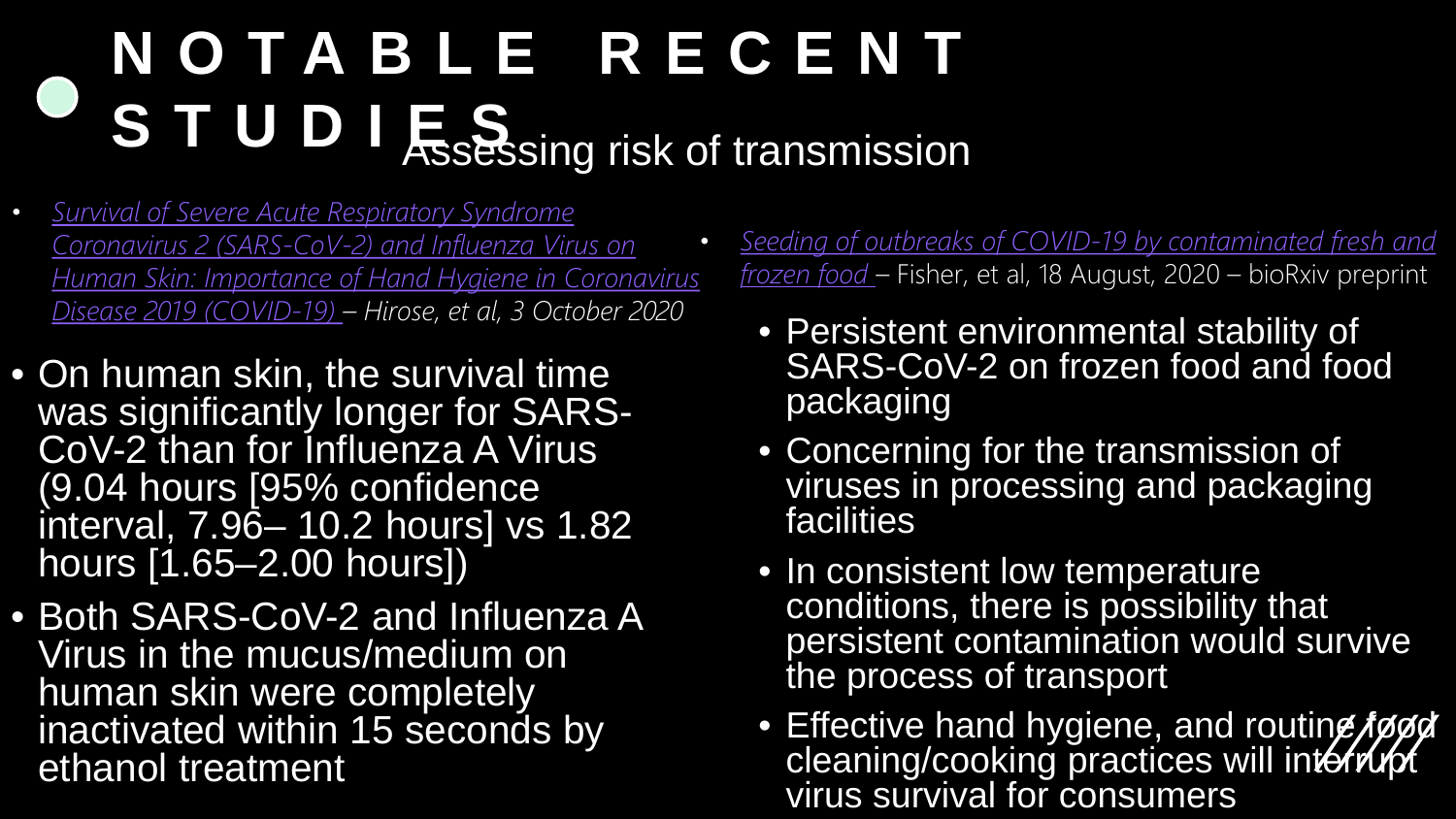#### **Detection and infectivity potential of several plays of transmission NOTABLE RECENT S**<br>an and infectivity potential SPS

*[respiratory syndrome coronavirus 2 \(SARS-CoV-2\)](https://www.clinicalmicrobiologyandinfection.com/article/S1198-743X(20)30532-2/fulltext) environmental contamination in isolation units and quarantine facilities* **– Shmuel, et al, 9 September 2020**

- In laboratory-controlled conditions, SARS-CoV-2 gradually lost its infectivity completely by day 4 at ambient temperature, and the decay rate of viral viability on surfaces directly correlated with increase. in temperature.
- Viral RNA was detected in 29/55 surface samples (52.7%) and 16/42 surface samples (38%) from the surroundings of symptomatic COVID-19 patients in isolation units of two hospitals and in a quarantine hotel for asymptomatic and very mild COVID-19 patients.
- None of the surface and air samples from the three sites (0/97) were found to contain infectious titres of SARS-Cov-2 on tissue culture assay.

*[Stability of SARS-CoV-2 on Critical Personal](https://www.researchgate.net/publication/342141727_Stability_of_SARS-CoV-2_on_Critical_Personal_Protective_Equipment)  Protective Equipment***– Kasloff, et al, 12 June 2020**

• Viable SARS-CoV-2 was recovered after 21 days on plastic, 14 days on stainless steel, 7 days on nitrile gloves and 4 days on chemical resistant gloves.

• Though reduced from baseline, viable SARS-CoV-2 could be recovered from inoculated N-95 and N-100 masks at 14 days. When dried onto Tyvek, infectious SARS-CoV-2 persisted up to 14 days.

• Of all the materials tested, cotton provided the lowest environmental stability to SARS-CoV-2. After only a single hour of drying, over 4 logs of viable virus were lost, representing a 99.995% decrease from input inoculum.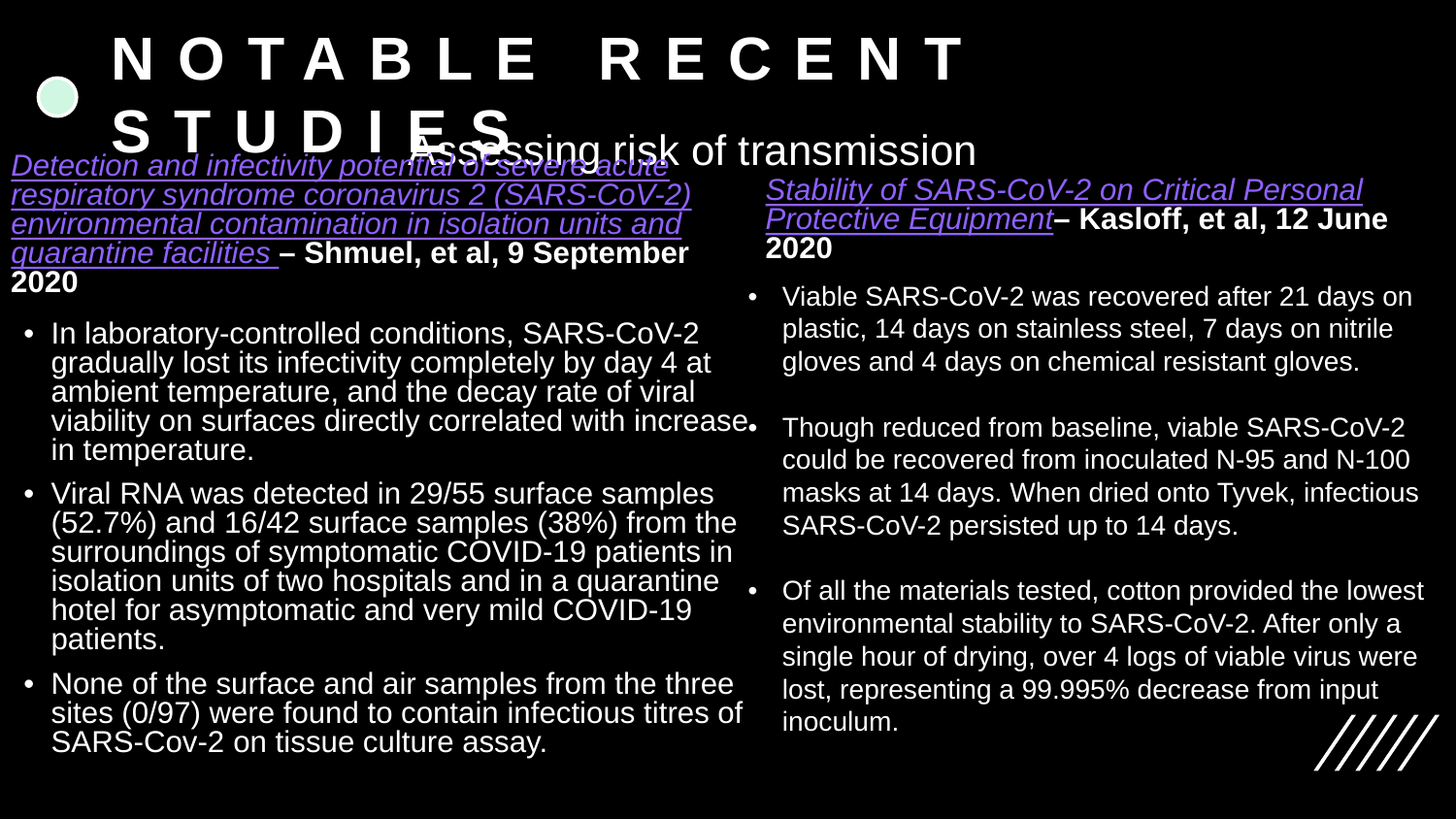## S T U D I **E**S Ssing risk of transmission **NOTABLE RECENT**

- *[Low risk of SARS-CoV-2 transmission by fomites in real-life](https://www.thelancet.com/journals/laninf/article/PIIS1473-3099(20)30678-2/fulltext) conditions* **– Mondelli, et al, 29 September 2020**
	- Two sequential studies seeking to determine the extent, if any, of contamination of inanimate surfaces in a standard infectious disease ward of a major referral hospital in northern Italy, and whether the risk of contamination was higher in emergency rooms and sub-intensive care wards than on ordinary wards.
	- Cleaning procedures were standard (2x daily clean or if surfaces were visibly soiled)
	- A number of objects and surfaces were swabbed. Only the continuous positive airway pressure helmet of one patient was positive for SARS-CoV-2 RNA.
	- Attempts to culture the positive swabs on Vero E6 cells were unsuccessful, suggesting that patient fomites and surfaces are not contaminated with viable virus.
	- Findings suggest that environmental contamination leading to SARS-CoV-2 transmission is unlikely to occur in real-life conditions, provided that standard cleaning procedures and precautions are enforced.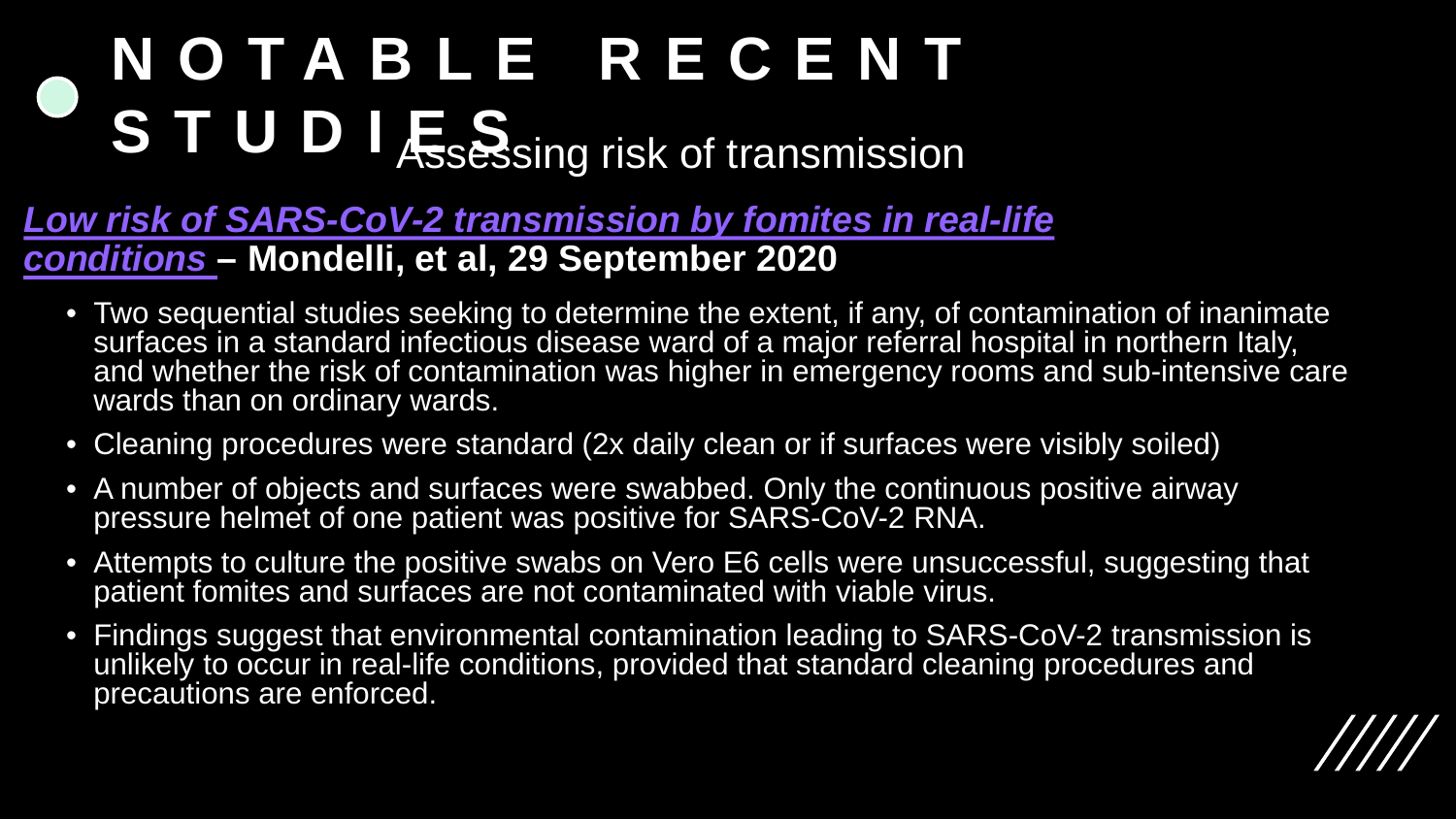



*Although the highest risk is in the short period after contamination, there are conditions which will allow for long-term survival of SARS-CoV-2 on surfaces (cold/low light) up to 28 days*

*Survival of infectious SARS-CoV-2 on hands and surfaces presents a risk of fomite transmission, especially immediately after the surface is contaminated by an infected person*



*Cleaning and disinfection of surfaces, as well as hand hygiene has been shown to effectively remove SARS-CoV-2, reducing the risk of fomite transmission*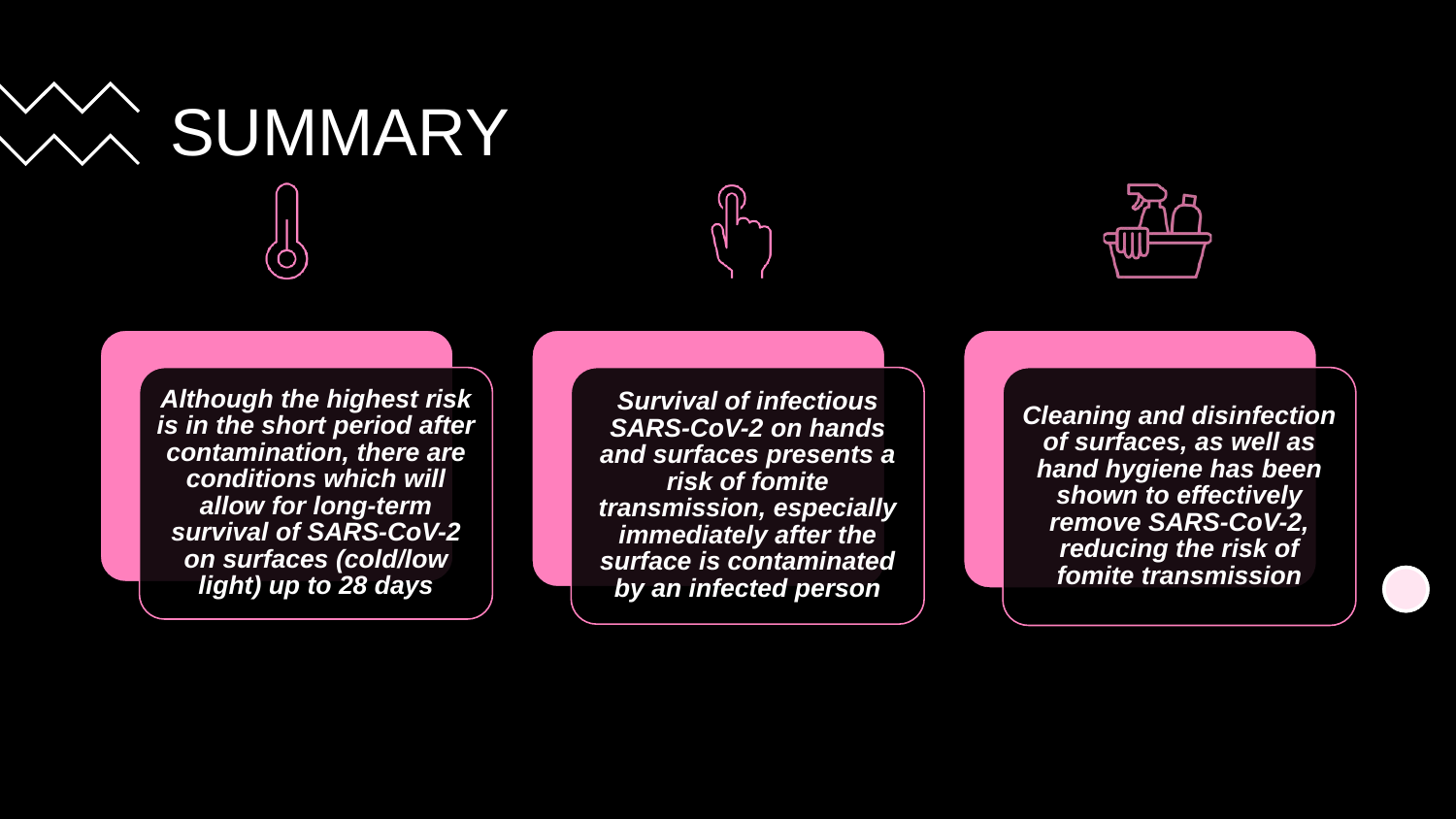

## HAND HYGIENE

- Best way to prevent the spread of germs
- Proven effectiveness against SARS-CoV-
- Key link in the chain of transmission
- Must be performed thoroughly and often



*[Inactivation of Severe Acute Respiratory Syndrome Coronavirus 2 by WHO-](https://wwwnc.cdc.gov/eid/article/26/7/20-0915_article)Recommended Hand Rub Formulations and Alcohols*, Kratzel, et al, July 2020

- SARS-CoV-2 was efficiently inactivated by WHO-recommended formulations, supporting their use in healthcare systems and viral outbreaks.
- Both the original and modified formulations were able to reduce viral titers to background level within 30 s.
- Alcohol constitutes the basis for many hand rubs routinely used in healthcare settings. One caveat of this study is the defined inactivation time of exactly 30 s, which is the time recommended but not routinely performed in practice.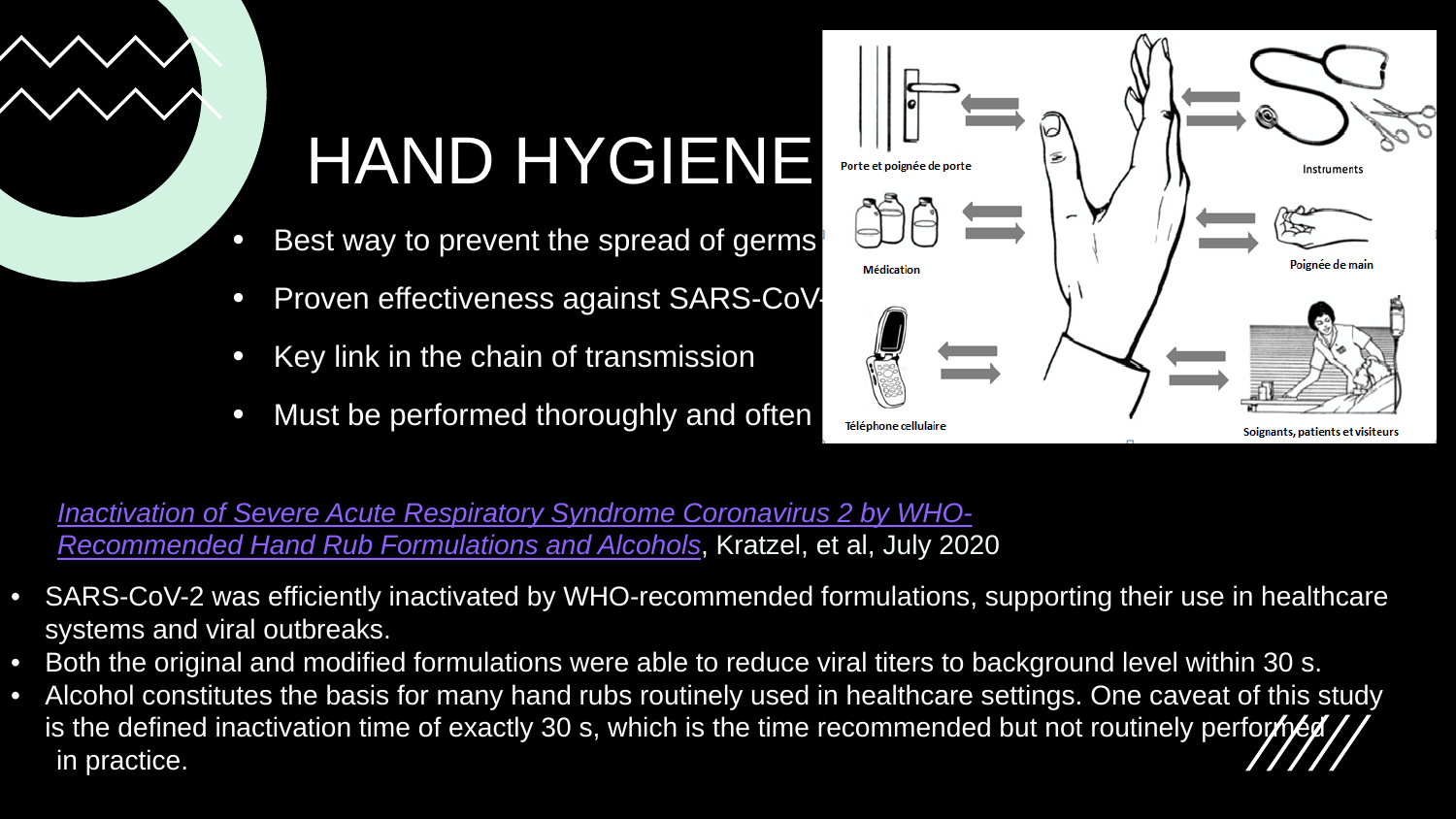## **O GLOVES**



- Not a substitute for hand hygiene
- If gloves are not removed and replaced at the same intervals as appropriate hand hygiene, there is no improvement of either personal safety or potential spread of contamination
- Gloves should be used and discarded appropriately to the risk of an activity (e.g. when worn for occupational safety reasons)
- Global shortage of gloves has required many healthcare institutions to move to non-optimal use scenarios for the use of gloves
	- (e.g. only for chemotherapy administration, surgical/oral health settings, **preparation of chemical disinfectants**, procedures with high body fluid exposure risk, **cleaning of excrement or large spills of blood**)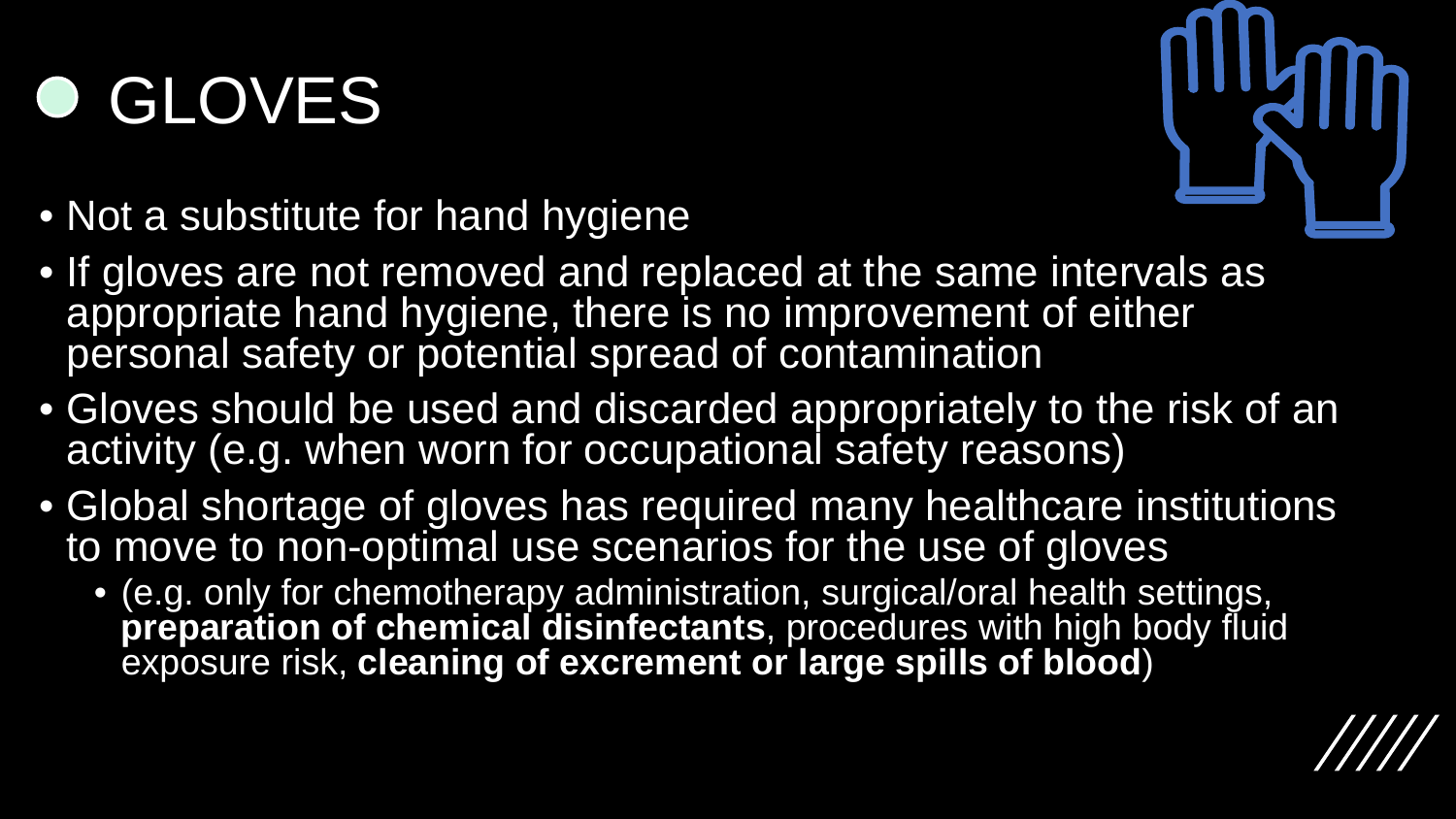# O MASKS AS SOURCE CONTROL ( = )

- Masks (medical masks, respirators, and fabric masks) can reduce the amount of respiratory secretions expelled into the environment
- Masks which do not facilitate source control (e.g. with exhalation valves) are less effective at reducing environmental contamination
- Masks can also be a source of contamination themselves and should be handled appropriately when adjusting, removing, and discarding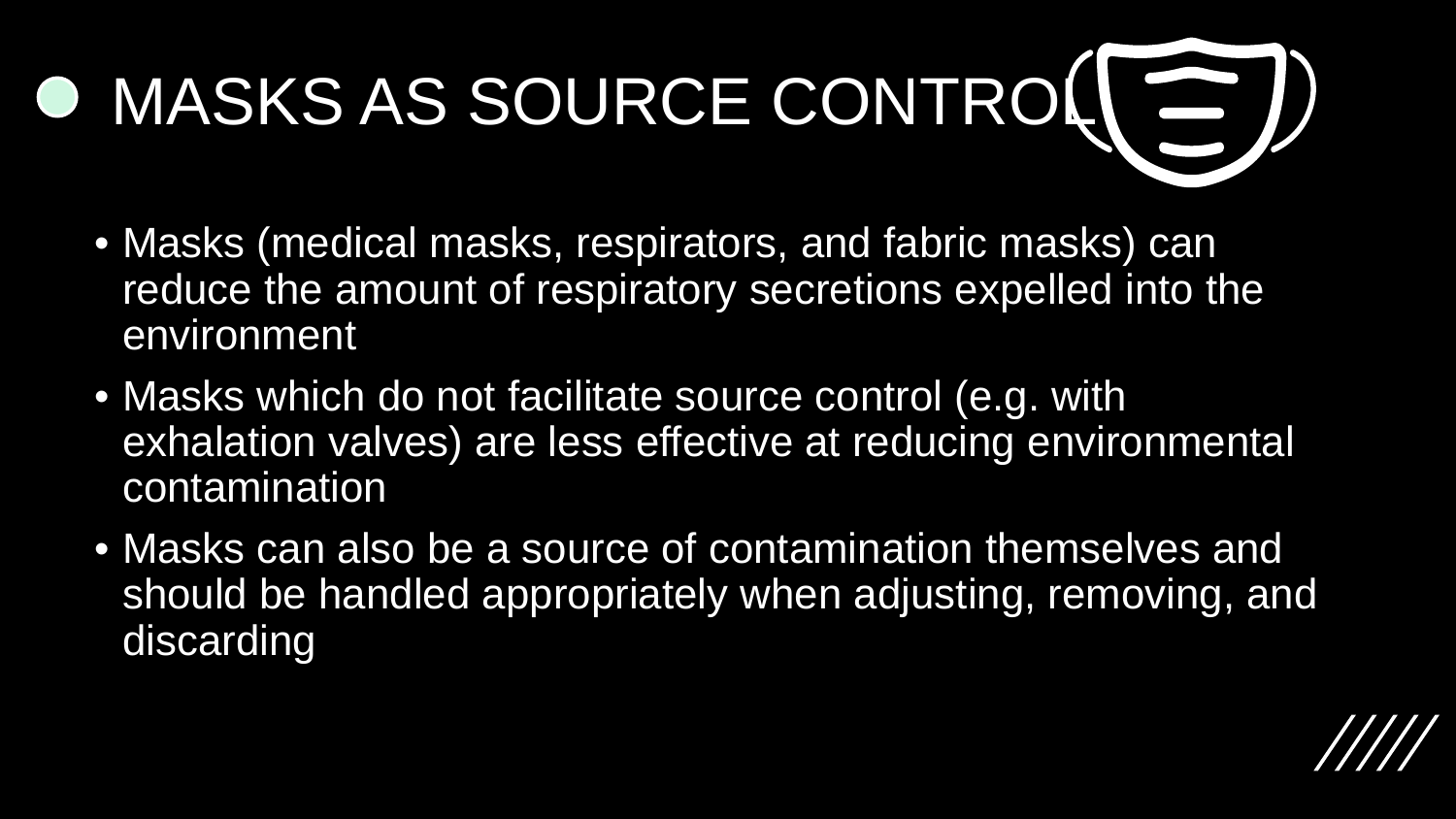## **CLEANIN G**

#### BEST PRACTICE CONSIDERATIONS IN HEALTHCARE FACILITIES

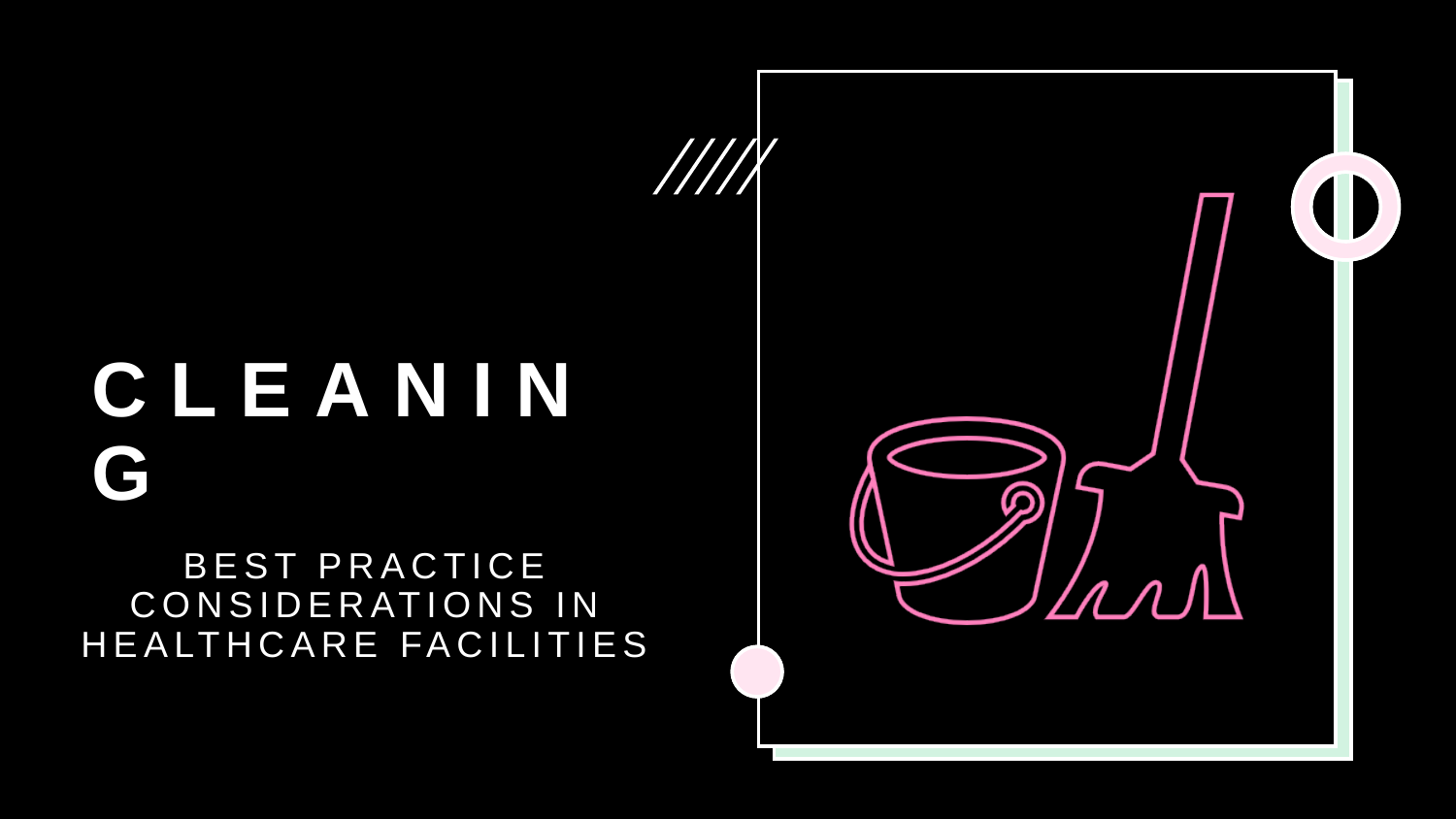## CLEANING - SUPPLY MANAGEMENT

- Maintain supply of fresh cloths at the start of each cleaning session (e.g., routine daily cleaning in a general inpatient ward and use a fresh cloth for each patient bed).
- Discard cloths that are no longer saturated with solution. Soiled cloths should be reprocessed properly after each use and standard operating procedures should be available for the frequency of changing cloths.
- Cleaning equipment (e.g. buckets) should be well maintained. Equipment used for isolation areas for patients with COVID-19 should be colour-coded and separated from<br>other equipment.
- Detergent or disinfectant solutions can become contaminated during cleaning; becoming progressively less effective if the organic load is too high; therefore, the continued use of the same solution may transfer the microorganisms to each subsequent surface.
- Detergent and/or disinfectant solutions must be discarded after use in areas with suspected/confirmed patients with COVID-19.
- It is recommended that fresh solution be prepared on a daily basis or for each cleaning shift.
- Buckets should be washed with detergent, rinsed, dried and stored inverted to drain, fully when not in use.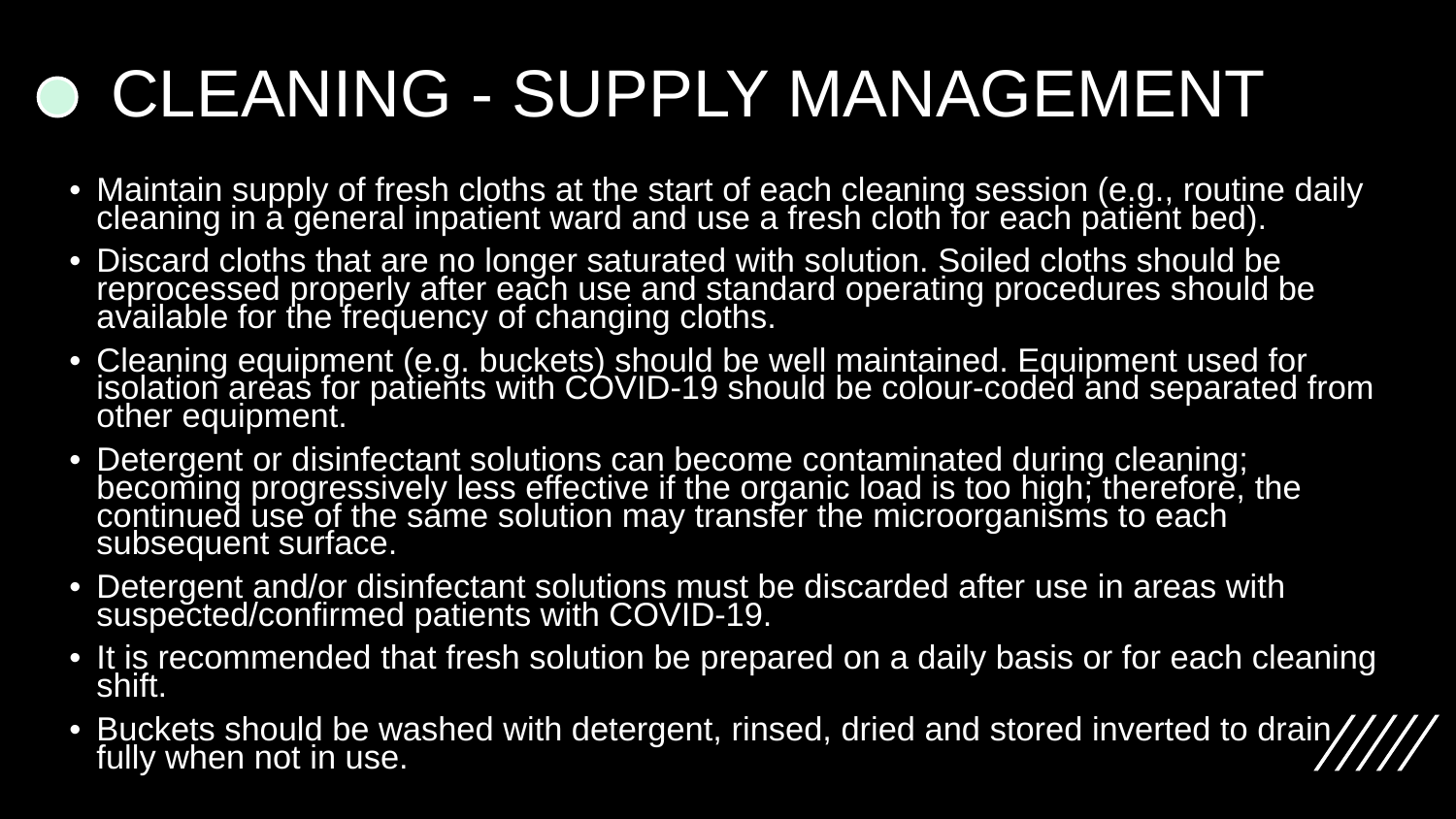#### **O CLEANING PRACTICE**

- Cleaning helps to remove pathogens or significantly reduce their load on contaminated surfaces and is an essential first step in any disinfection process.
- Cleaning with water, soap (or a neutral detergent) and mechanical action (brushing or scrubbing) removes and reduces dirt, debris and other organic matter such as blood, secretions and excretions, but does not kill microorganisms.
- Organic matter can impede direct contact of a disinfectant to a surface and inactivate the germicidal properties or mode of action of several disinfectants

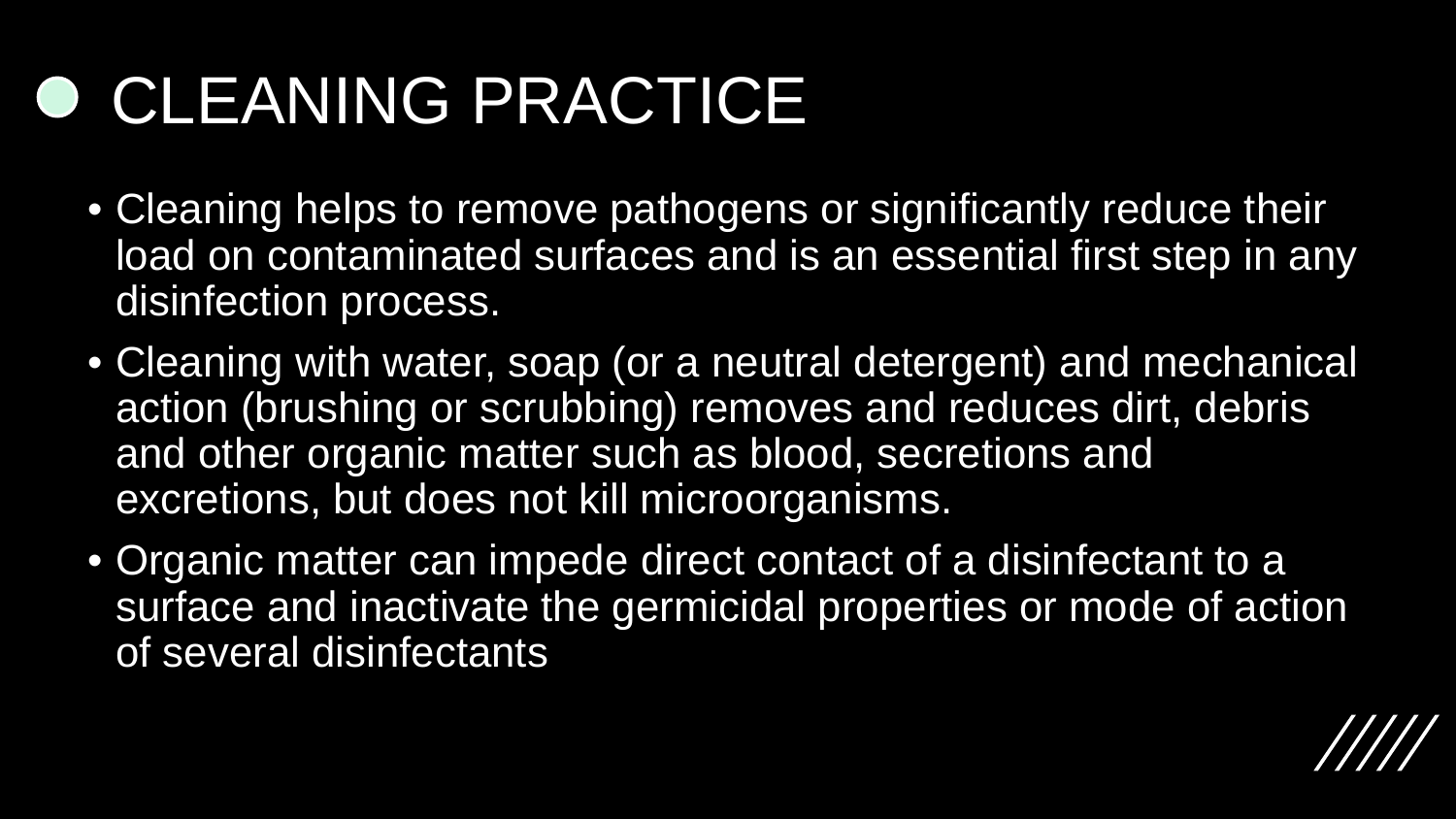#### ● CLEANING PRACTICE - Continued

- Cleaning should progress from the least soiled (cleanest) to the most soiled (dirtiest) areas, and from the higher to lower levels so that debris may fall on the floor and is cleaned last
- Cleaning should be performed in a systematic manner to avoid missing any areas which may be a source of contamination
- Particular attention should be paid to environmental cleaning of high-touch surfaces and items, such as light switches, bed rails, door handles, intravenous pumps, tables, water/beverage pitchers, trays, mobile cart rails and sinks
- Cleaning practices and cleanliness should be routinely monitored. The number of cleaning staff should be planned to optimize cleaning practices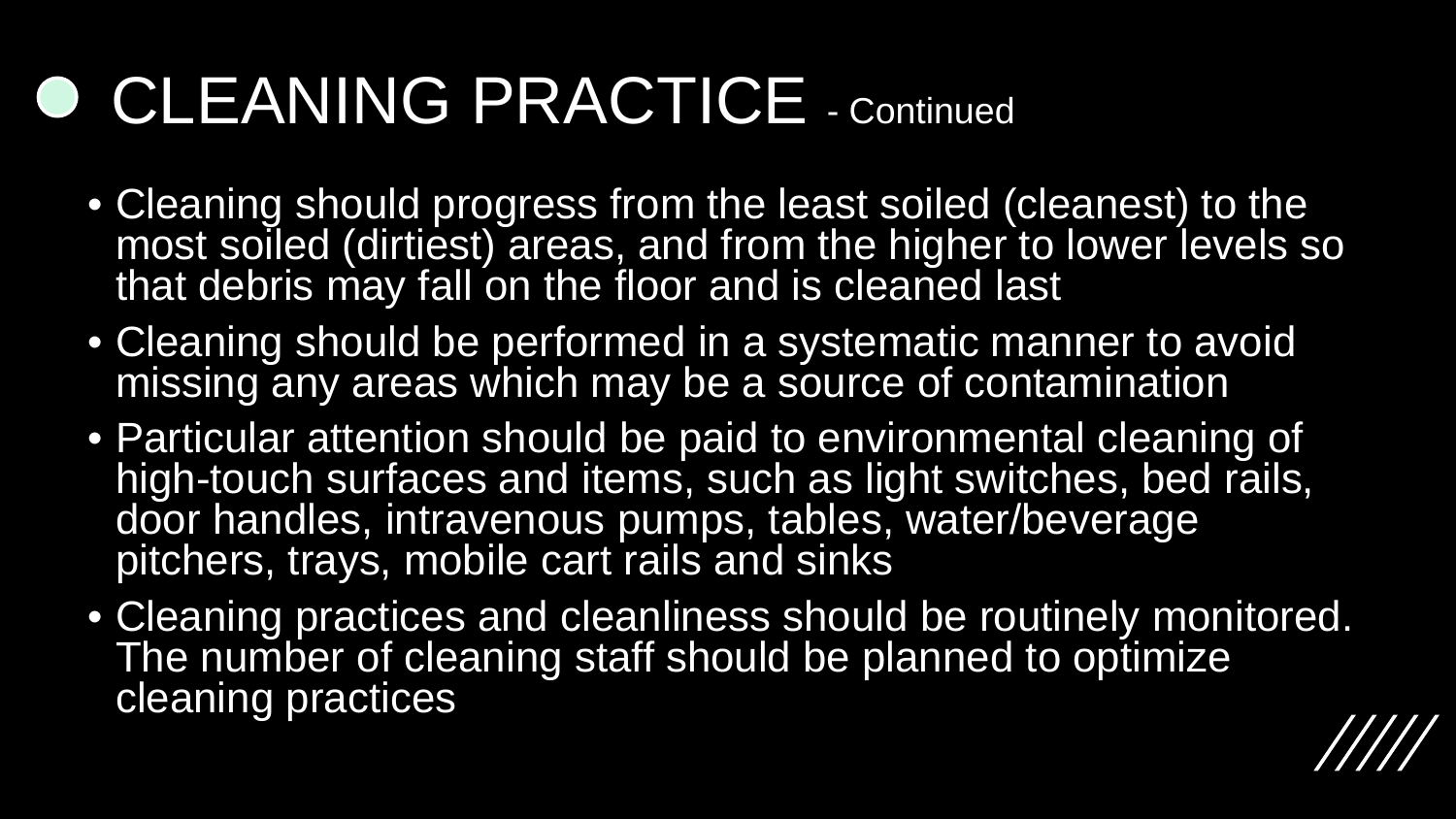#### **O TRAINING**

- General IPC training including risk assessment, standard precautions, and transmission-based precautions
- Safe chemical handling and preparation of disinfectants
- Mechanical cleaning practices and equipment use
- Cleaning technique (high to low, systematic process of cleaning)
- Ongoing monitoring and feedback on cleaning practices:
	- observational monitoring and feedback
	- Auditing methods
	- use of adenosine triphosphate (ATP) testing after cleaning procedures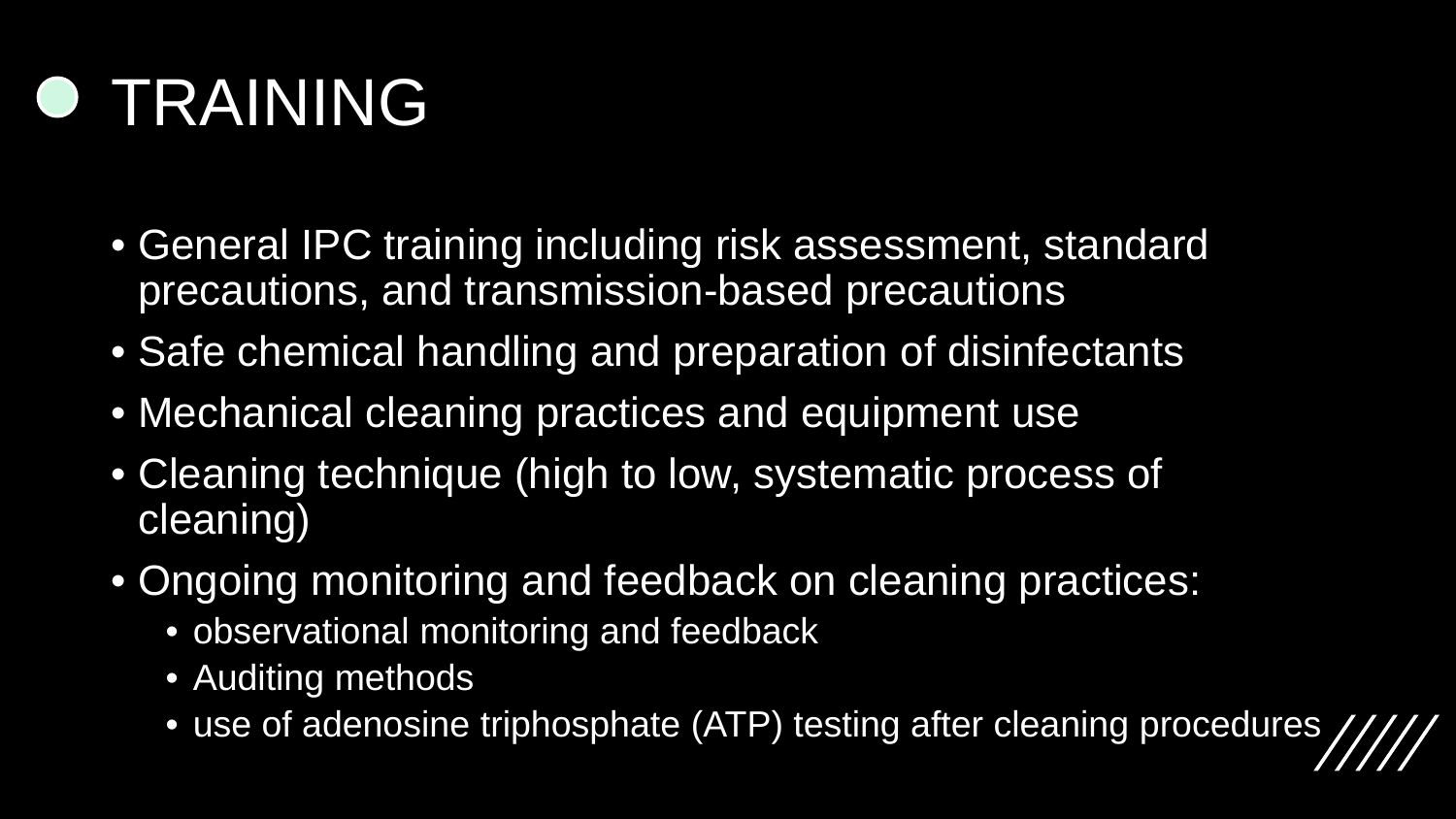#### **DISINFECTIO N SAFETY AND PRODUCT SELECTION**

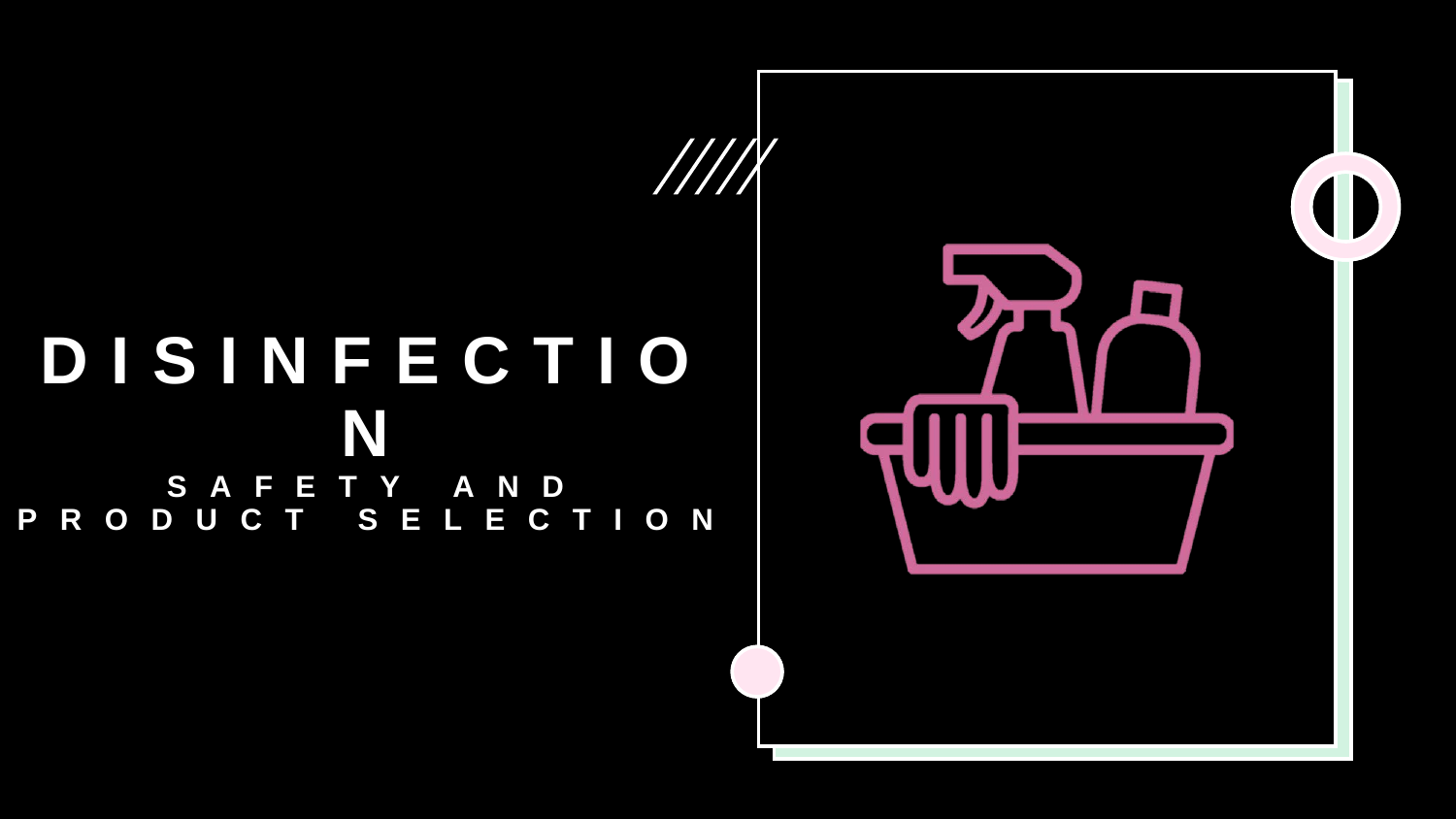#### SELECTING AN APPROPRIATE DISINFECTANT

- WHO has provided considerations for 3 disinfectant solutions for use in healthcare settings based on their global availability and ability to inactivate most other pathogens present in the healthcare facility with a recommended 1 minute contact time (or per manufacturer specifications)
	- Sodium Hypochlorite (0.1% or 1000ppm)
	- Ethanol (70-90%)
	- Hydrogen Peroxide (>0.5%)
- The US Environmental Protection Agency has prepared an extensive list of disinfectants effective against Coronavirus disease
- Local selection processes should take into consideration:
	- The ability of disinfectants to inactivate other microorganisms (beyond SARS-<br>CoV-2) as well as the contact time required of the disinfectant solution
	- Which products are already being used (or in available supply) as mixing disinfectants can have serious health effects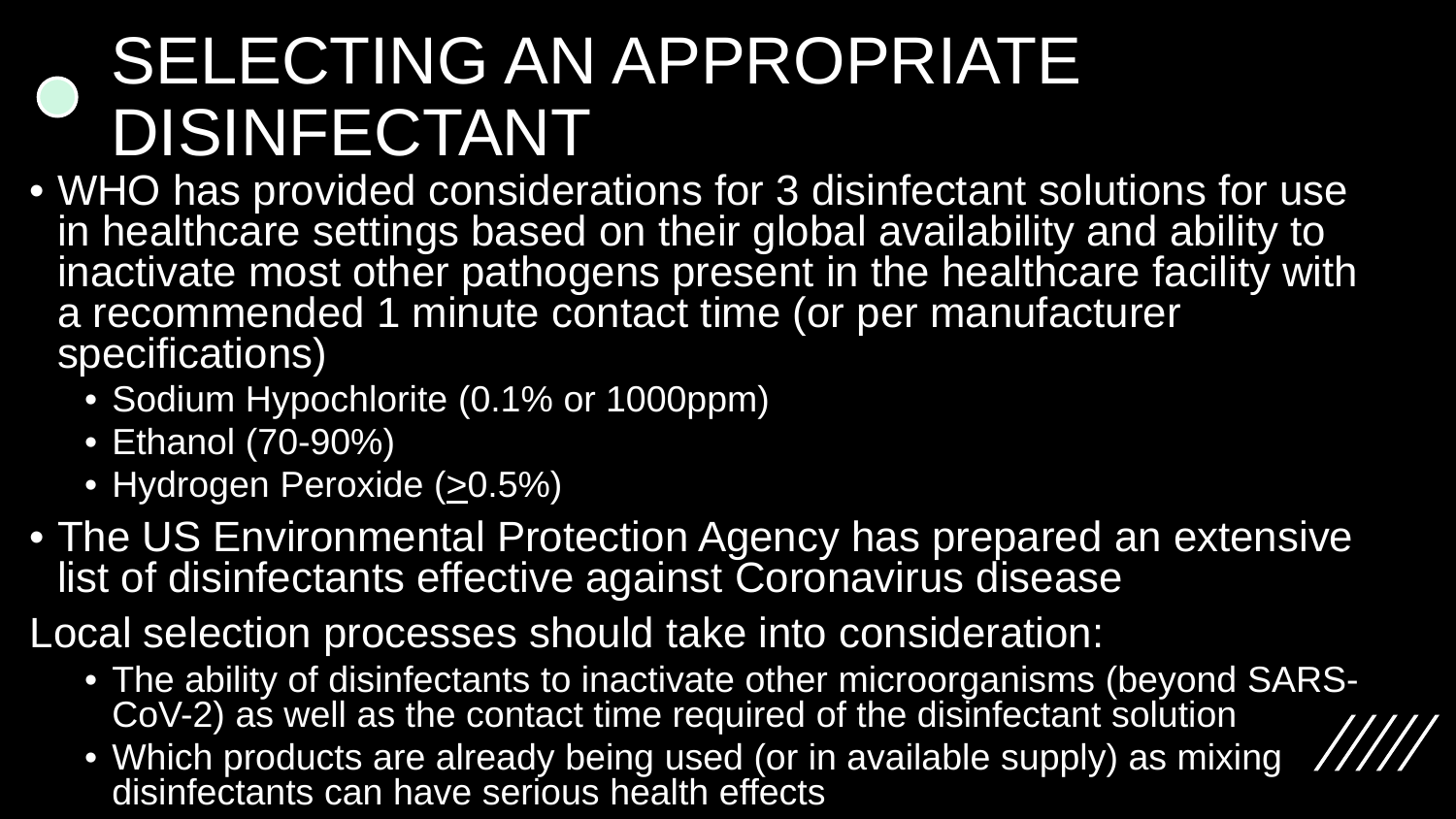#### **O SAFETY**

- Manufacturers' recommendations for safe use should always be considered when preparing, diluting or applying a disinfectánt.
- Avoid combining disinfectants, both during preparation and usage, as such mixtures cause respiratory irritation and can release potentially fatal gases, in particular when combined with hypochlorite solutions.
- If disinfectant solutions are prepared at point of use, they should always be prepared in well-ventilated areas.
- Cleaners should wear adequate personal protective equipment (PPE) and be trained to use it safely.
- When working in places where suspected or confirmed COVID-19 patients are present, or where screening, triage and clinical consultations are carried out, cleaners should wear the following PPE: gown, heavy duty gloves, medical mask, eye protection (if risk of splash from organic material or chemicals), and boots or closed work shoes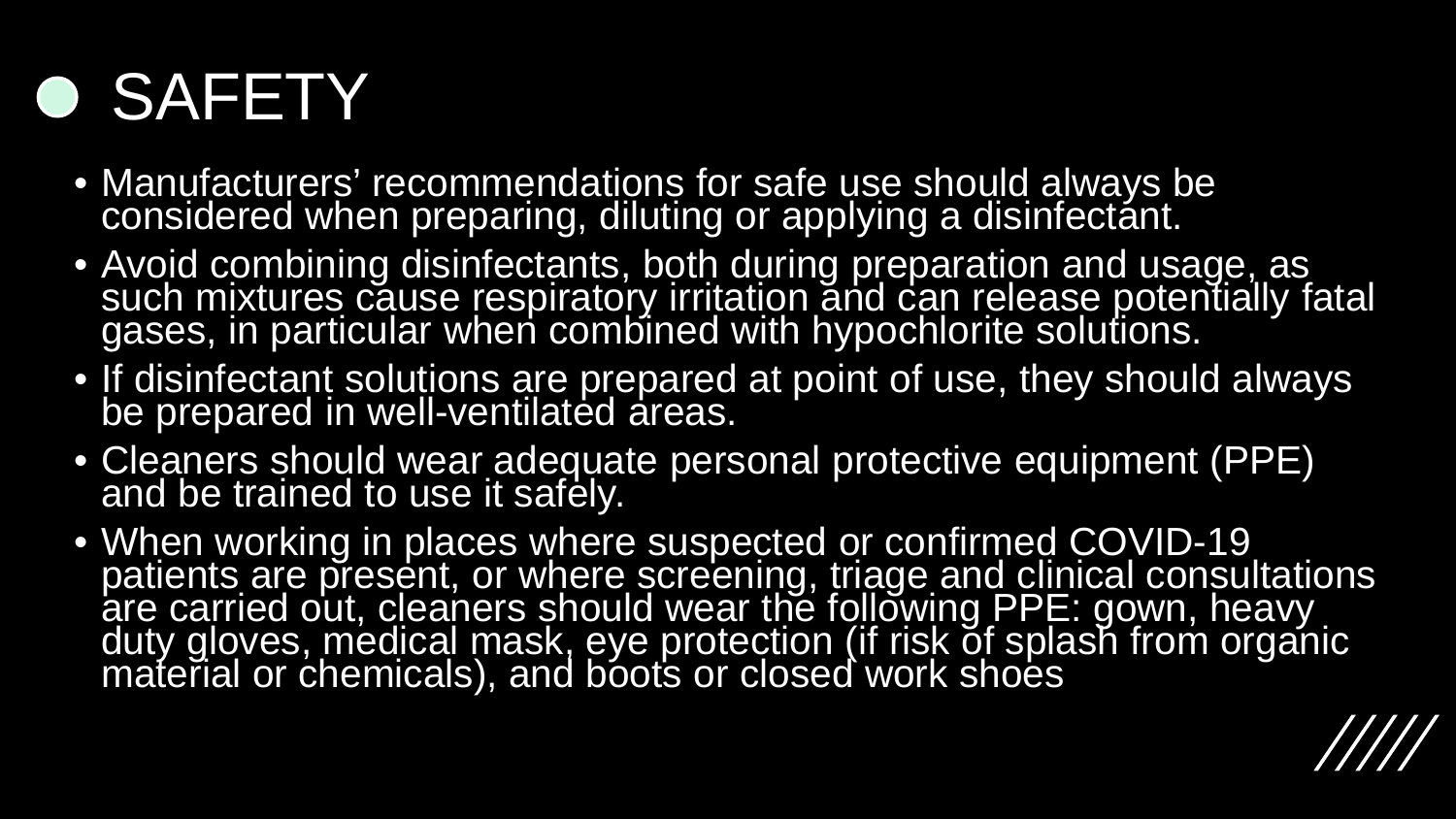#### **O STORAGE**

- Disinfectant solutions and cleaning supplies should be stored in a clean storage area which does not risk becoming contaminated
- Disinfectant solutions used in healthcare environments can decay depending on environmental conditions, for example ambient temperature or UV exposure.
- Chlorine solutions should be stored in opaque containers, in a well-ventilated, covered area that is not exposed to direct sunlight.

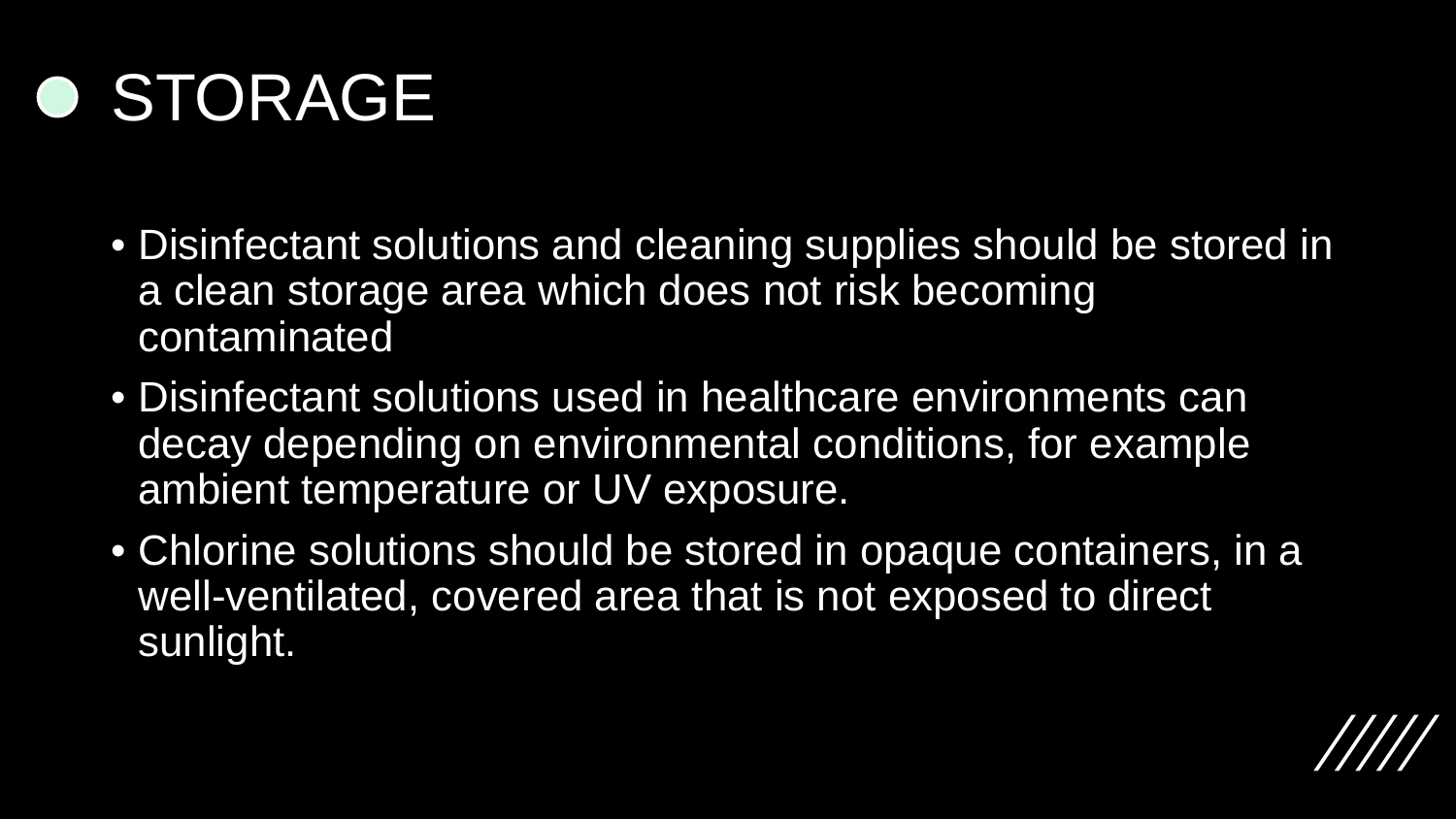## USE OF DISINFECTANTS

- Always applied after cleaning with water/detergent to remove organic matter (as organic matter may inactivate disinfectants and shield contaminants)
- Disinfectants should be applied manually to surfaces (via cloth or wipe) and be allowed to sit on the surface undisturbed for the manúfacturers recommended contact time
- The disinfectant concentration and contact time are also critical for effective surface disinfection
- Application of disinfectants should be predictably scheduled so that health workers are aware of when surfaces may be wet, require contact time, and the relative risk of contamination when manipulating surfaces in any health service setting (including community and home care settings)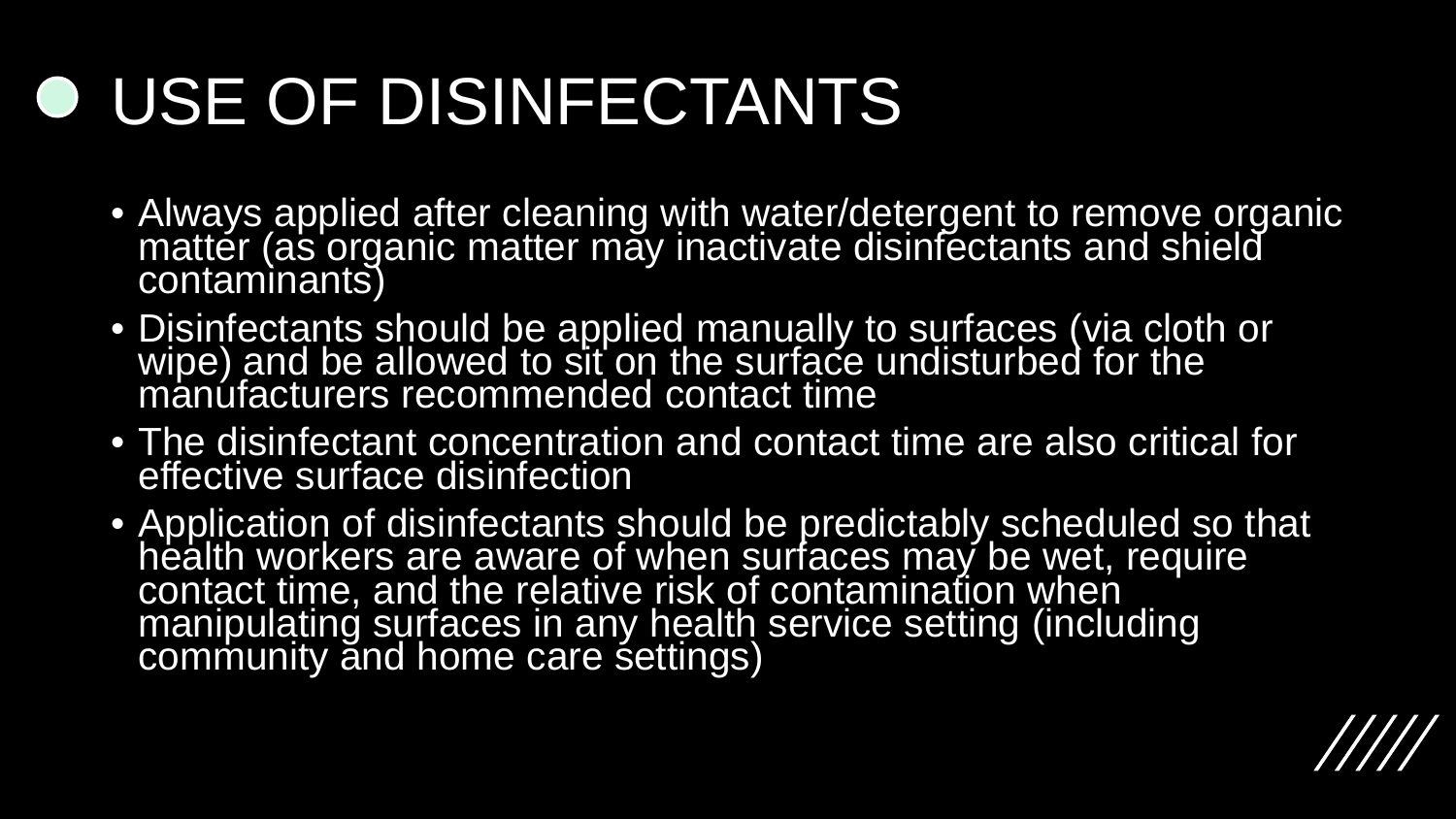## COMMUNITY SETTINGS

- Cleaning and disinfection practices are important to reduce the potential for COVID-19 virus contamination in non-healthcare settings, such as in the home, office, schools, gyms, publicly accessible buildings, faith-based community centres, markets, transportation and business settings or restaurants.
- High-touch surfaces (frequently touched) in public settings should be identified for priority cleaning and disinfection such as door and window handles, kitchen and food preparation areas, counter tops, bathroom surfaces, toilets and taps, touchscreen personal devices, personal computer keyboards, and work surfaces.
- Surfaces and objects that are not frequently touched and/or are outside of public spaces only need to be cleaned with soap and water.
- Warmer temperatures and exposure to sunlight will reduce the time the virus survives on surfaces and objects.
- Disinfectants should typically not be applied on items used by children, especially any items that children might put in their mouths.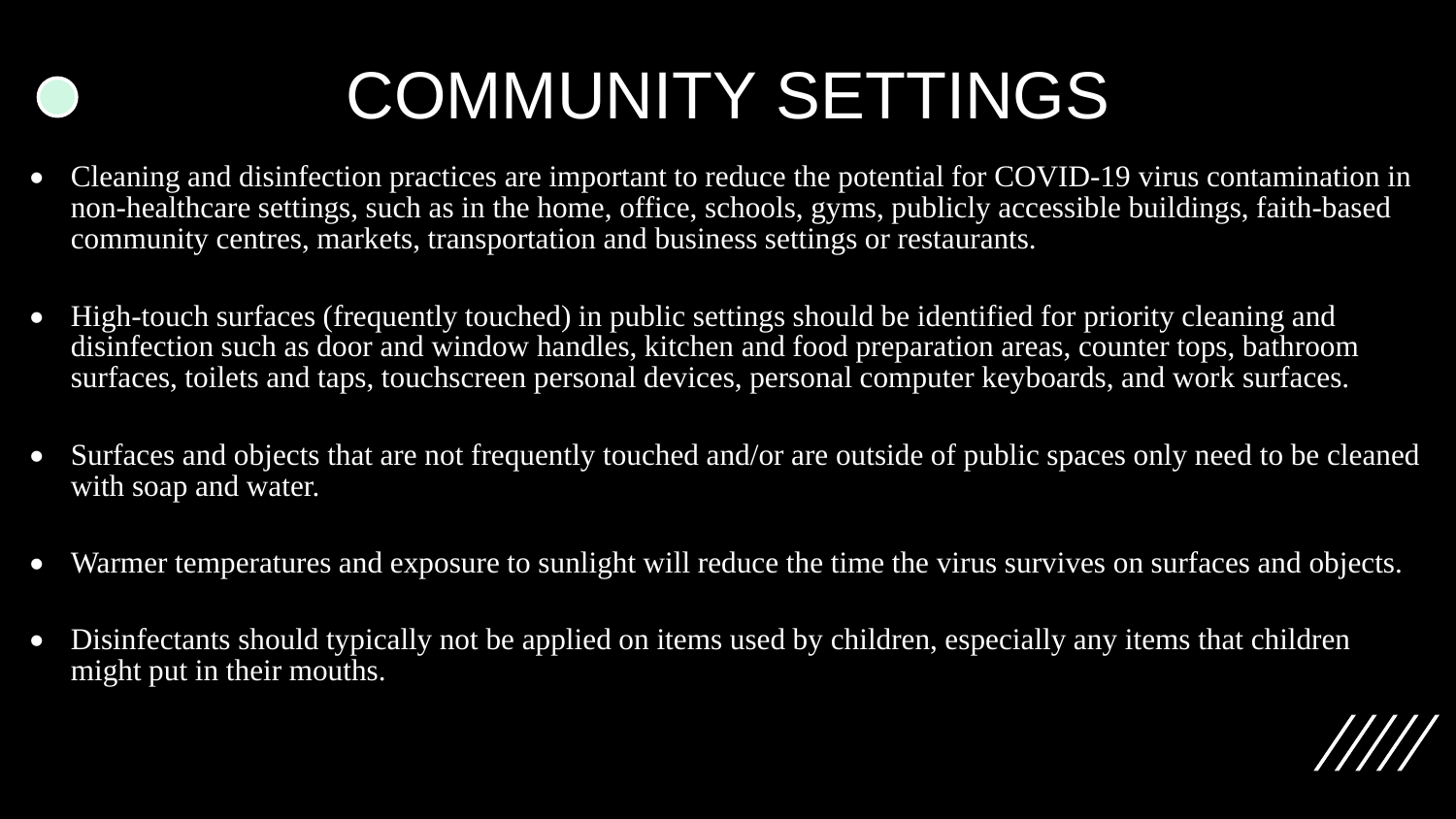# NOT ADVISED

- Use of spray/mist/fogging of disinfectants
	- Ineffective at disinfecting surfaces outside of direct spray zones
	- If spray bottles are used, they should be applied to cloths or wipes to apply disinfectants evenly on surfaces
	- Spraying disinfectants can result in risks to the eyes, respiratory or skin irritation
- Use of spray disinfectants on humans
	- Strongly discouraged
	- Would not reduce an infected person's ability to spread the virus through droplets or contact
	- A variety of chemicals have been demonstrated to produce adverse health effects in spray form: formaldehyde, chlorine based agents or quaternary ammonium compounds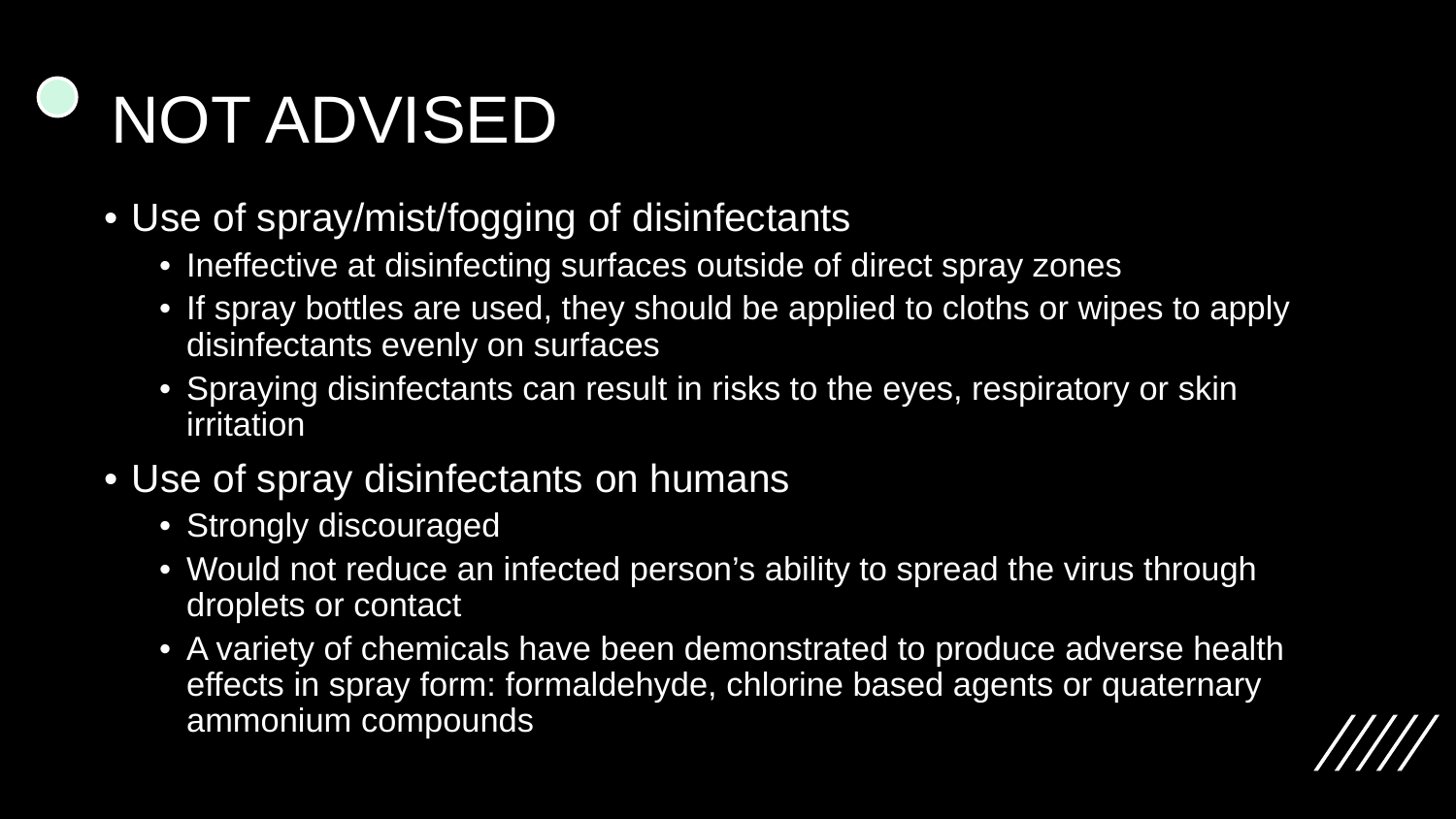# RESOURCES

- WHO Cleaning and Disinfection of Environmental Surfaces in the<br>Context of COVID-19 https://www.who.int/publications/i/item/cleaningand-disinfection-of-environmental-surfaces-inthe-context-of-covid-19
- WHO/CDC Best Practices for Environmental Cleaning in Healthcare Facilities in Resource-Limited Settings:<br>https://www.cdc.gov/hai/pdfs/resource-limited/environmental-cleaning-<br><u>RLS-H.pdf</u>
- WHO Hand Hygiene Formulation Guide to Local Production: [https://www.who.int/gpsc/5may/Guide\\_to\\_Local\\_Production.pdf](https://www.who.int/gpsc/5may/Guide_to_Local_Production.pdf)
- PAHO Recommendations for the Preparation of Disinfectant Solutions: [https://www.paho.org/en/documents/covid-19-recommendations-](https://www.paho.org/en/documents/covid-19-recommendations-preparation-disinfectant-solutions-11-may-2020) preparation-disinfectant-solutions-11-may-2020
- EPA List N: Disinfectants for Coronavirus (COVID-19):<br>https://www.epa.gov/pesticide-registration/list-n-disinfectants-<br>coronavirus-covid-19